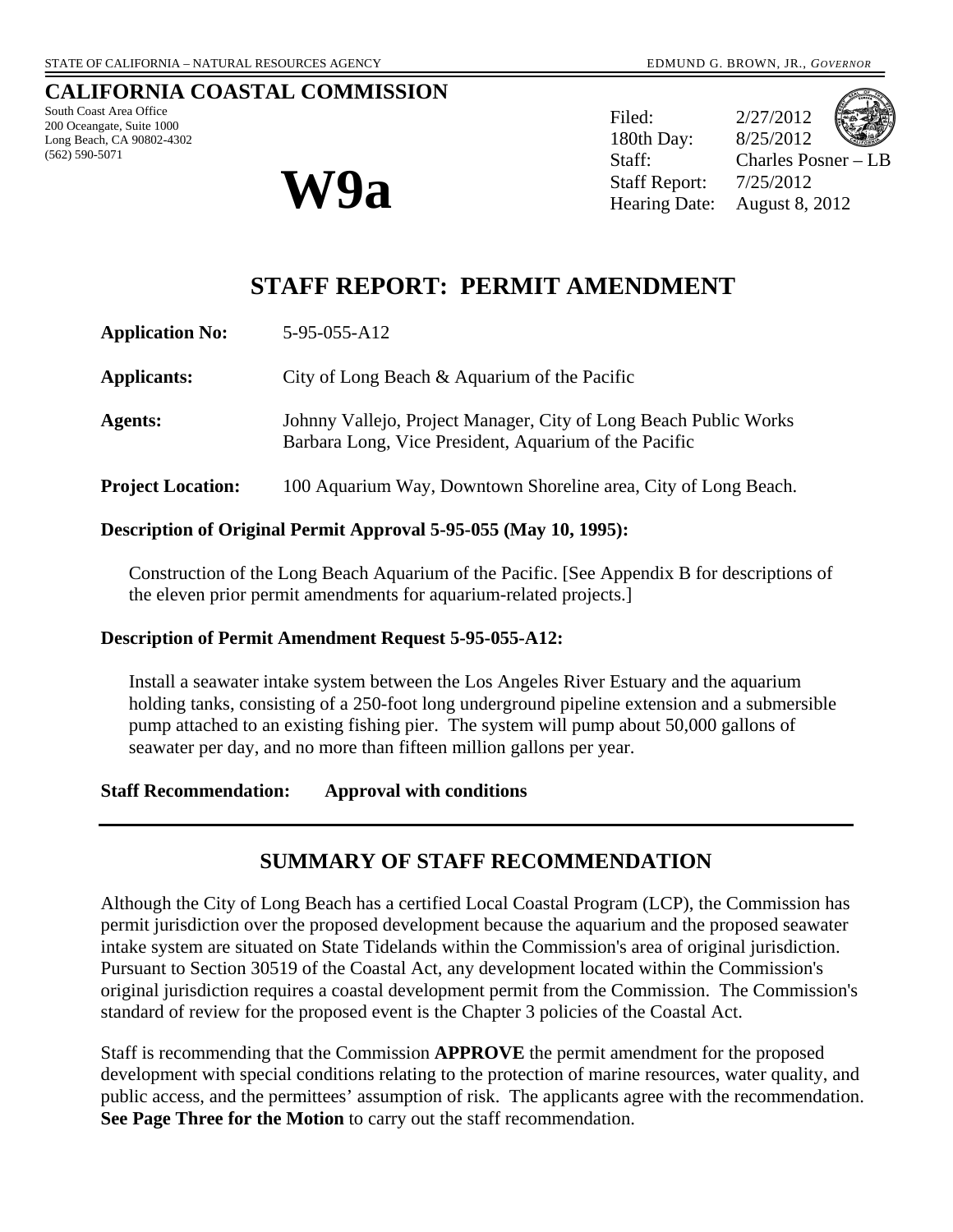# **TABLE OF CONTENTS**

| Motion and Resolution for Approval          |    |
|---------------------------------------------|----|
| <b>Special Conditions</b>                   |    |
| <b>Project Description</b>                  |    |
| <b>Marine Resources</b>                     | 8  |
| <b>Public Access and Recreation</b>         | 10 |
| <b>Visual Resources</b>                     |    |
| Hazards                                     | 11 |
| Local Coastal Program (LCP)                 |    |
| California Environmental Quality Act (CEQA) |    |
| Appendices                                  |    |
| <b>Substantive File Documents</b>           |    |
| Prior Permit & Amendment Approvals          |    |

## **APPENDICES**

Appendix A - Substantive File Documents Appendix B – Prior Permit & Amendment Approvals

## **EXHIBITS**

Exhibit 1 – Vicinity Map Exhibit 2 – Project Site Exhibit 3 – Proposed Seawater Intake Plan Exhibit 4 – Plan for Pump on Pier

## **PROCEDURAL NOTE:**

The Commission's regulations provide for referral of permit amendment requests to the Commission if:

- 1) The Executive Director determines that the proposed amendment is a material change,
- 2) Objection is made to the Executive Director's determination of immateriality, or
- 3) The proposed amendment affects conditions required for the purpose of protecting a coastal resource or coastal access.

In this case, the Executive Director has determined that the proposed amendment is a material change to the previously approved project. If the applicant or objector so requests, the Commission shall make an independent determination as to whether the proposed amendment is material. [l4 California Code of Regulations 13166].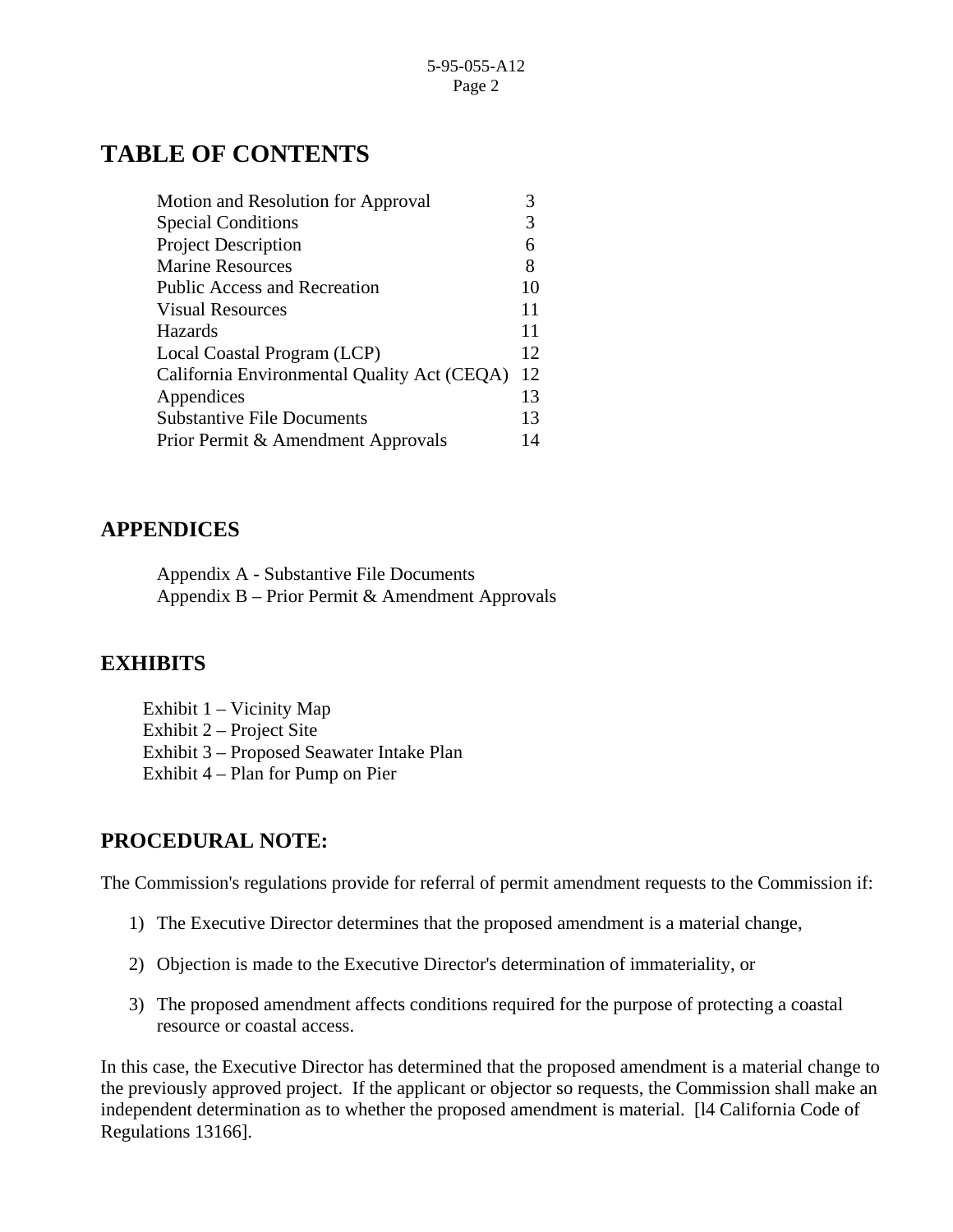## **I. MOTION AND RESOLUTION**

 **Motion:** *I move that the Commission approve the proposed amendment to Coastal Development Permit 5-95-055 pursuant to the staff recommendation.* 

The staff recommends a **YES** vote. Passage of the motion will result in approval of the permit amendment as conditioned and adoption of the following resolution and findings. The motion passes only by an affirmative vote of a majority of Commissioners present.

**Resolution:** *The Commission hereby approves the coastal development permit amendment on the ground that the development as amended and subject to conditions, will be in conformity with the policies of Chapter 3 of the Coastal Act and will not prejudice the ability of the local government having jurisdiction over the area to prepare a Local Coastal Program conforming to the provisions of Chapter 3. Approval of the permit amendment complies with the California Environmental Quality Act because either 1) feasible mitigation measures and/or alternatives have been incorporated to substantially lessen any significant adverse effects of the amended development on the environment, or 2) there are no feasible mitigation measures or alternatives that would substantially lessen any significant adverse impacts of the amended development on the environment.* 

# **II. SPECIAL CONDITIONS OF PERMIT AMENDMENT 5-95-055-A12**

Note: The original special conditions of Coastal Development Permit 5-95-055 and prior permit amendments are still in effect.

- 1. **Approved Development Permit Compliance.** All development must occur in strict compliance with the proposal as set forth in the application for permit amendment, subject to the special conditions of this amended permit. Any proposed change or deviation from the approved plans shall be submitted to the Executive Director to determine whether another permit amendment is necessary pursuant to the requirements of the Coastal Act and the California Code of Regulations. No changes to the approved plans shall occur without a permit amendment unless the Executive Director determines that no permit amendment is required.
- 2. **Use of Seawater.** The approved development is for the sole purpose of supplying the aquarium with seawater for on-site use in its animal tanks and displays. Commercial sale and/or off-site transport (other than disposal in the sanitary sewer) of the seawater is not permitted. No change in the approved use shall occur without a permit amendment unless the Executive Director determines that no permit amendment is required.
- 3. **Public Access Shoreline Park.** Public access to Shoreline Park peninsula and the public's use of the Shoreline Park parking lot shall not be restricted by the proposed project. Pursuant to this requirement, bicycle and pedestrian access shall be provided and maintained to and through Shoreline Park during the entire construction phase. A temporary detour of the bicycle path is permitted in order to maintain access to the park while the pipeline and conduit are being installed underneath the concrete bicycle path. Public use of the fishing pier on which the seawater pump is attached shall not be interrupted, suspended, or otherwise restricted during pumping episodes.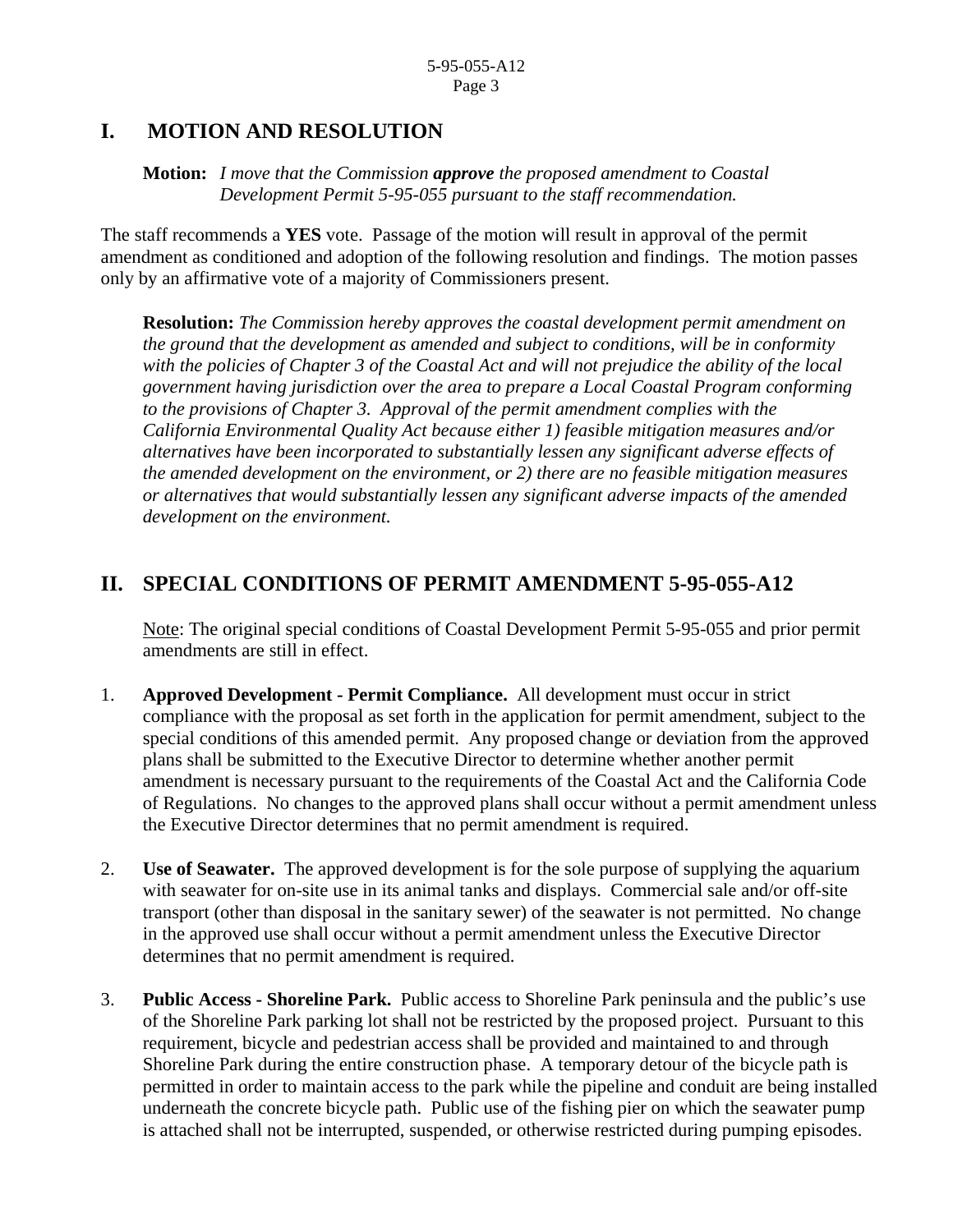#### 5-95-055-A12 Page 4

- 4. **Construction Responsibilities and Debris Removal.** By acceptance of this permit amendment, the permittees agree that the permitted development shall be conducted in a manner that protects water quality pursuant to the implementation of the following BMPs:
	- A. No construction materials, equipment, debris, or waste shall be placed or stored where it may be subject to wave, wind, or rain erosion or dispersion.
	- B. Any and all construction material shall be removed from the site as soon as possible (within two days of completion of construction) and disposed of at an appropriate location. If the disposal site is located within the coastal zone, a coastal development permit or an amendment to this permit shall be required before disposal can take place.
	- C. All trash generated by construction activities within the project area shall be disposed of at the end of each day, or sooner if possible.
	- D. All grading and excavation areas shall be properly covered and sandbags and/or ditches shall be used to prevent runoff from leaving the site, and measures to control erosion must be implemented at the end of each day's work.
	- E. Washout from concrete trucks shall be disposed of at a controlled location not subject to runoff into coastal waters or onto the beach, and more than fifty feet away from a storm drain, open ditch or surface waters.
	- F. Erosion control/sedimentation Best Management Practices (BMPs) shall be used to control sedimentation impacts to coastal waters during construction. BMPs shall include, but are not limited to: placement of sand bags around drainage inlets to prevent runoff/sediment transport into the sea.
	- G. All construction equipment and materials shall be stored and managed in a manner to minimize the potential for discharge of pollutants. Any spills of construction equipment fluids or other hazardous materials shall be immediately contained on-site and disposed of in an environmentally safe manner as soon as possible.
	- H. During construction of the proposed project, no runoff, site drainage or dewatering shall be directed from the site into any bay, harbor, street or drainage unless specifically authorized by the California Regional Water Quality Control Board.
	- I. In the event that hydrocarbon-contaminated soils or other toxins or contaminated material are discovered on the site, such matter shall be stockpiled and transported offsite only in accordance with Department of Toxic Substances Control (DTSC) rules and/or Regional Water Quality Control Board (RWQCB) regulations.

The permittees shall undertake the approved development in accordance with this condition.

5. **Conformance with the Requirements of the Resource Agencies.** The permittees shall comply with all permit requirements and mitigation measures of the California Department of Fish and Game, Regional Water Quality Control Board, U.S. Army Corps of Engineers, and the U.S. Fish and Wildlife Service with respect to preservation and protection of water quality and marine environment. Any change in the approved project which is required by the above-stated agencies shall be submitted to the Executive Director in order to determine if the proposed change shall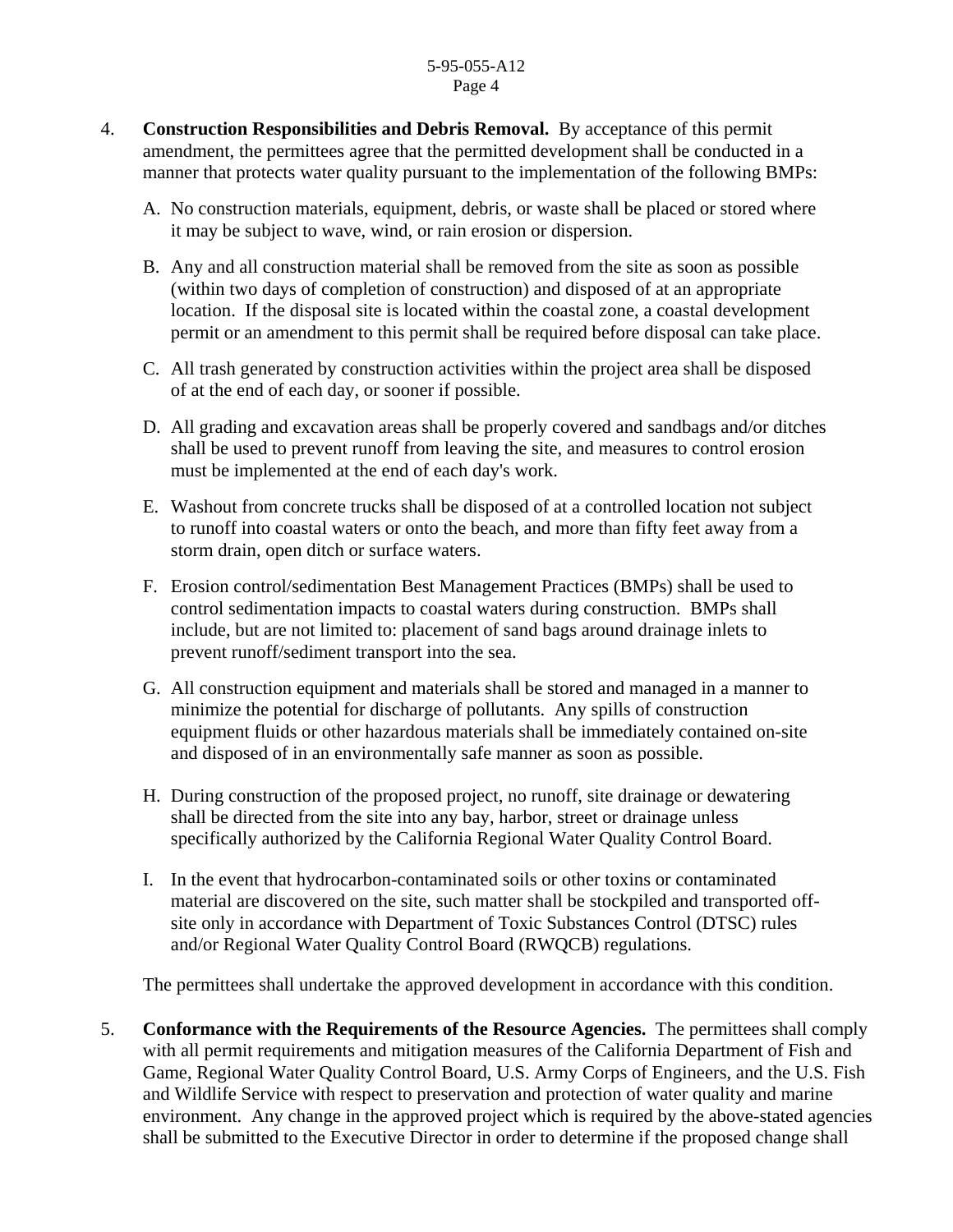require a permit amendment pursuant to the requirements of the Coastal Act and the California Code of Regulations.

6. **Assumption of Risk, Waiver of Liability and Indemnity Agreement.** By acceptance of this permit amendment, the applicants acknowledge and agree (i) that the site may be subject to hazards from waves, storm waves, flooding and erosion; (ii) to assume the risks to the applicant and the property that is the subject of this permit of injury and damage from such hazards in connection with this permitted development; (iii) to unconditionally waive any claim of damage or liability against the Commission, its officers, agents, and employees for injury or damage from such hazards; and (iv) to indemnify and hold harmless the Commission, its officers, agents, and employees with respect to the Commission's approval of the project against any and all liability, claims, demands, damages, costs (including costs and fees incurred in defense of such claims), expenses, and amounts paid in settlement arising from any injury or damage due to such hazards.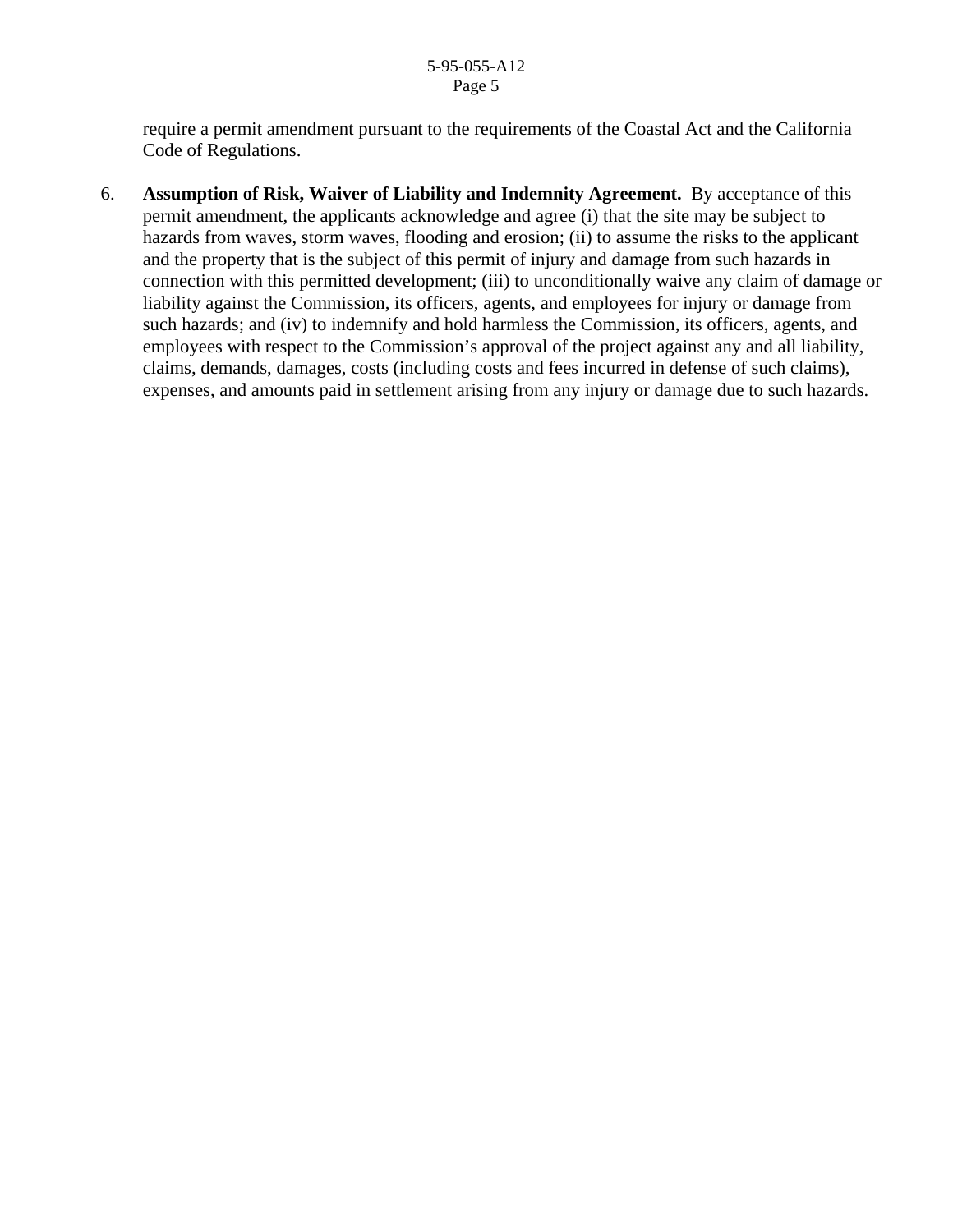#### **III. FINDINGS AND DECLARATIONS**

#### **A. AMENDMENT DESCRIPTION**

On May 10, 1995, the Commission approved Coastal Development Permit 5-95-055 for the construction of the Long Beach Aquarium of the Pacific on a 5.89 acre site in Shoreline Park (Exhibit #3). The aquarium opened to the public on June 19, 1998. The aquarium is located on the western edge of Rainbow Harbor, which was completed in the summer of 1998 (Coastal Development Permit 5-96-124).

The co-applicants (City of Long Beach and Aquarium of the Pacific) propose to install a seawater intake system between the Los Angeles River Estuary and the aquarium holding tanks (See Exhibits). The proposed project involves the installation of a new six-inch diameter underground pipeline between the estuary and the aquarium's existing underground water pipeline in the Shoreline Park parking lot, which was installed as part of the original aquarium construction. In order to pump the water into the new pipeline, one submersible 16hp electric-powered pump will be attached onto an existing fishing pier in the estuary (Exhibit #3). The stainless steel submersible pump will be supported (underwater) by a 2'x 2' mounting bracket attached to a pier support pile, and enclosed within a stainless steel and wire mesh box (Exhibit #4). No fill or disturbance of the bottom sediments is proposed. The pump and its enclosure will be supported three feet above the mudline. Also included in the proposed project is a 400-foot long underground power conduit, a new 6'x'6' underground vault in the parking lot (for the water pipe junctions), and a small electrical panel and disconnect switch on the pier deck.



Rainbow Harbor and Aquarium of the Pacific, Long Beach (2012) Copyright © 2012 Microsoft Corp.

Since the aquarium's opening in 1998, salt water has been delivered to the aquarium by either barge or tanker truck. The aquarium has purchased an estimated ten million gallons of seawater each year, at an annual cost of \$200,000 to \$500,000, for use in its tanks and exhibits. Used water is discharged only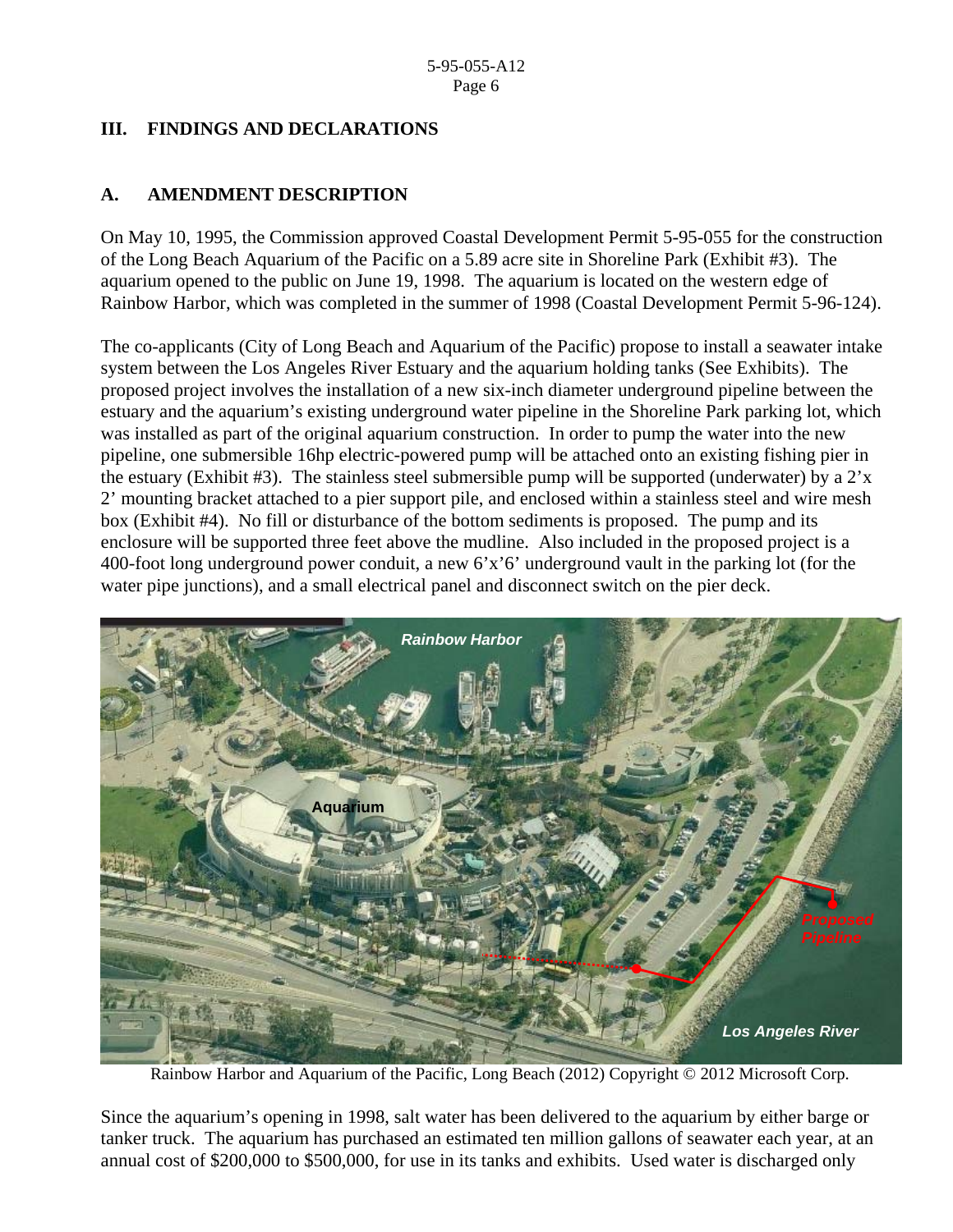#### 5-95-055-A12 Page 7

into the sanitary sewer, under a County of Los Angeles permit. The proposed system would pump about 50,000 gallons per day, and no more than fifteen million gallons per year. The pump would run intermittently up to five hours a day, at times of high tide only.



Permitted Open Seawater Intakes

Figure 7. Comparison of permitted seawater intake volumes with the proposed seawater intake.

The benefits of directly pumping seawater from the estuary using the proposed system include lower costs and the elimination of approximately 1,100 diesel truck round trips each year. Water testing indicates that the quality of the estuary water, which is primarily Pacific Ocean water, is acceptable with filtering and pre-treatment. The aquarium's water filtering and treatment system already exists on the aquarium grounds. There is no outfall structure or any discharge associated with the proposed project.

The underground pipeline and power conduit will be installed in shallow trenches dug with a backhoe. The pipe and conduit will be placed under the bicycle path without breaking or cutting the concrete (Exhibit #3). The submersible pump and its steel and wire mesh screen enclosure will be lowered from the pier and attached to the pier support (underwater) by divers. No welding will occur in the water, as the pump and its support will be attached to the pier using clamps. The staging area will occupy a portion of the public parking lot in Shoreline Park. The applicants propose to implement specific BMPs to prevent any discharges into the sea and to minimize any disruption to the public's use of Shoreline Park, where the entire project is located. The construction of the proposed system, which will occur in at least two consecutive phases (land phase and pier/pump phase), is anticipated to last about ninety days.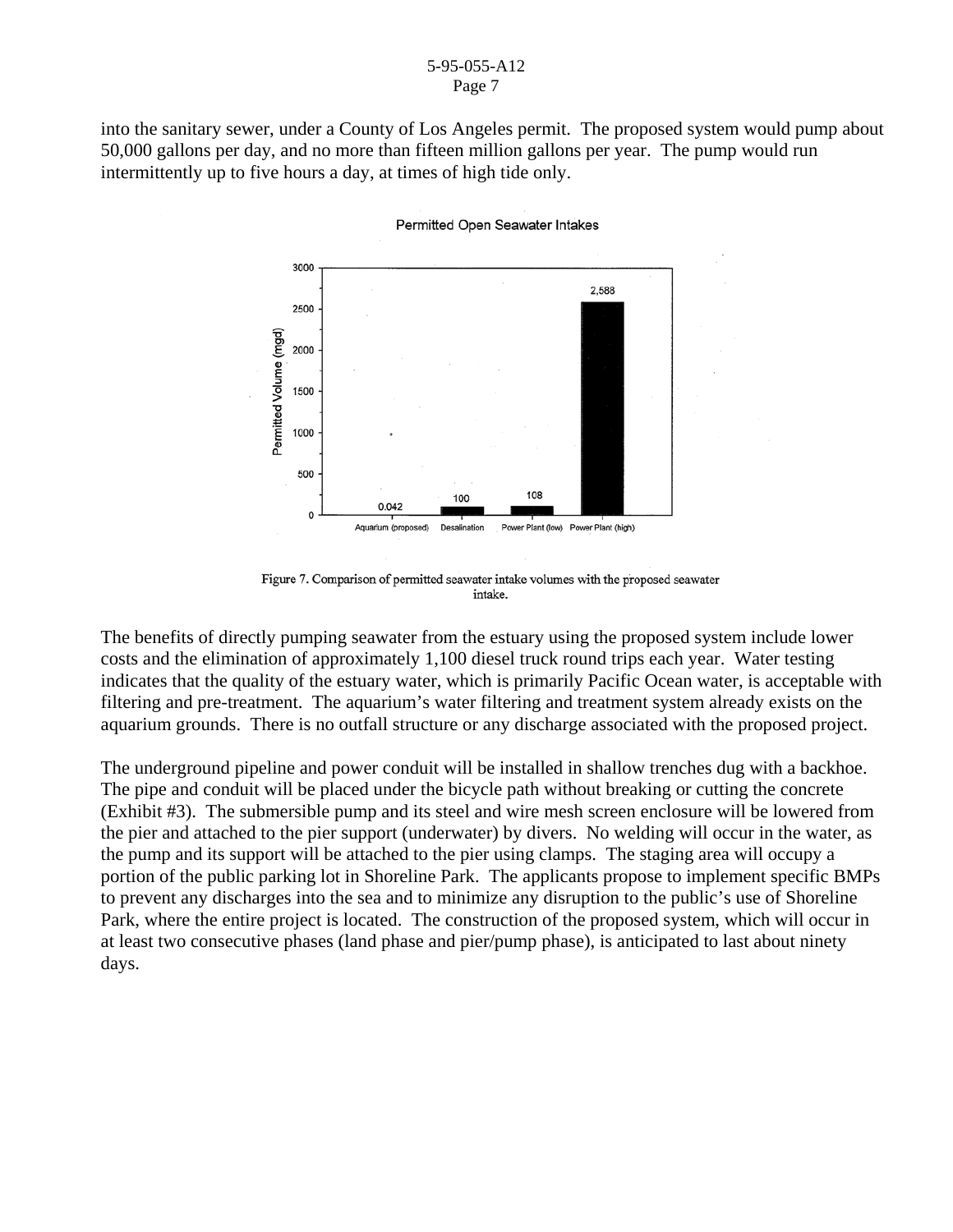#### **B. Marine Resources**

Section 30230 of the Coastal Act states:

*Marine resources shall be maintained, enhanced, and where feasible, restored. Special protection shall be given to areas and species of special biological or economic significance. Uses of the marine environment shall be carried out in a manner that will sustain the biological productivity of coastal waters and that will maintain healthy populations of all species of marine organisms adequate for long-term commercial, recreational, scientific, and educational purposes.* 

#### Section 30231 of the Coastal Act states:

*The biological productivity and the quality of coastal waters, streams, wetlands, estuaries, and lakes appropriate to maintain optimum populations of marine organisms and for the protection of human health shall be maintained and, where feasible, restored through, among other means, minimizing adverse effects of waste water discharges and entrainment, controlling runoff, preventing depletion of ground water supplies and substantial interference with surface water flow, encouraging waste water reclamation, maintaining natural vegetation buffer areas that protect riparian habitats, and minimizing alteration of natural streams.* 

Sections 30230 and 30231 of the Coastal Act require the protection of water quality and biological resources. The proposed project will be occurring in coastal waters and along the shoreline of a developed area (Shoreline Park) that is heavily used by the public. The shoreline at the project site is armored with large rocks that were placed there in the 1950s as part of a massive landfill project (Tidelands Filling Project). Since the proposed project does not include any new fill or bottom disturbance, no eelgrass beds or bottom habitat will be disturbed. However, due to the project's location it is necessary to ensure that construction activities will be carried out in a manner that will not adversely affect recreation, water quality or marine resources. In addition, Section 30231 requires the proposed project to minimize adverse effects of entrainment.

Entrainment is the term used when tiny organisms (small fish and plankton such as fish and shellfish eggs and larvae) in seawater get sucked into a pump or a seawater intake like the proposed project. Entrainment typically results in the destruction of the organisms. In this case, any organism sucked into the proposed intake system would be killed by the water filter and treatment process. The applicant's estimated anticipated entrainment impacts are approximately 61,000 fish larvae and 29,000 shellfish larvae per year, or 167 fish larvae and eighty shellfish larvae per day [Seawater Intake Entrainment and EFH Analysis, by MBC Applied Environmental Sciences, June 1, 2009]. No threatened or endangered fish or invertebrate species would be affected by the proposed intake.

As noted above, the proposed seawater intake system would pump up to about 50,000 gallons for up to five hours per day during high tides (resulting in a maximum flow rate of about 0.37 cubic feet per second). At the direction of Commission staff, the applicants have designed the proposed project to minimize entrainment. The applicants considered other intake methods, such as a deep well and a shallow subsurface intake, though those were determined to be infeasible due to poor subsurface water quality and due to the relatively silty substrate along the river bottom. The applicants have instead proposed to reduce entrainment by enclosing the seawater intake (the pump) with a fine wire mesh screen enclosure with two millimeter-wide openings. This will prevent any organism larger than 2mm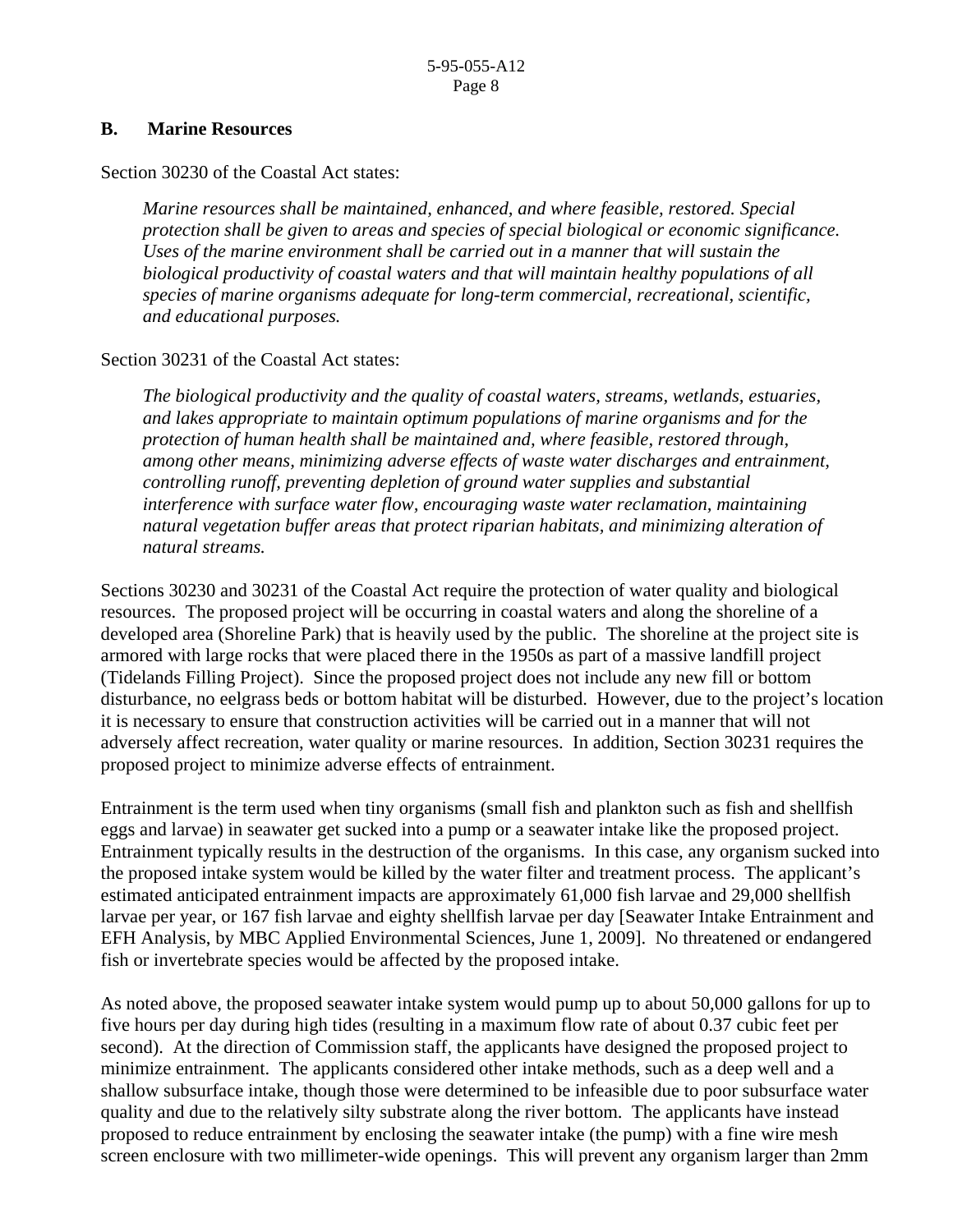from getting into the system. This type of screen has been shown in several similar applications to reduce entrainment – for example, the West Basin Water District and the City of Santa Cruz Water Department have conducted pilot studies with different types of screens to determine their feasibility and effectiveness in the marine environment. The mesh screen will be cleaned by hand at regular intervals to keep it free of algae, trash, silt and organisms.

The proposed design will also include a pumping rate that ensures through-screen water velocities that are at or below 0.5 feet per second (fps). This is the rate considered by both the U.S. EPA and California State Water Resources Control Board as resulting in *de minimis* levels of impingement. Impingement occurs when marine organisms larger than the mesh screen openings are pulled onto the screen and are injured or killed.

With the proposed design, the proposed project's effects on marine habitats and communities resulting from entrainment and impingement have been minimized as required and are expected to be minimal and of short duration. The California Department of Fish and Game (Bill Paznokas, January 6, 2012) has reviewed the proposed project and has no objection. It is noted that the applicants' current method of receiving seawater at the aquarium via barge or tanker truck entails larval fish losses.

In order to further minimize the amount of entrainment and impingement, **Special Condition Two** restricts the use of the approved seawater for the sole purpose of supplying the aquarium for on-site use in its animal tanks and displays. Commercial sale and/or off-site transport (other than disposal in the sanitary sewer) of the seawater is not permitted. As conditioned, the proposed project complies with Sections 30230 and 30231 of the Coastal Act.

The potential adverse impacts to water quality and marine resources also include discharges of contaminated runoff and sedimentation during construction and as a result of excavation and installation of the pipeline, conduit and pump enclosure, and the use of heavy equipment (fuel and oil leaks). There is no outfall structure or any discharge associated with the proposed project. In order to prevent adverse impacts to marine waters from construction activities, the Commission is imposing **Special Condition Four** which requires that specific mitigation measures be implemented (e.g., erosion control, equipment storage) in order to ensure that water quality, biological productivity and marine resources are protected as required by Sections 30230 and 30231 of the Coastal Act.

**Special Condition Five** requires the applicants to comply with all permit requirements and mitigation measures of the California Department of Fish and Game, Regional Water Quality Control Board, U.S. Army Corps of Engineers, and the U.S. Fish and Wildlife Service with respect to preservation and protection of water quality and the environment. Only as conditioned will the proposed project ensure that marine resources and water quality be protected as required by Sections 30230 and 30231 of the Coastal Act.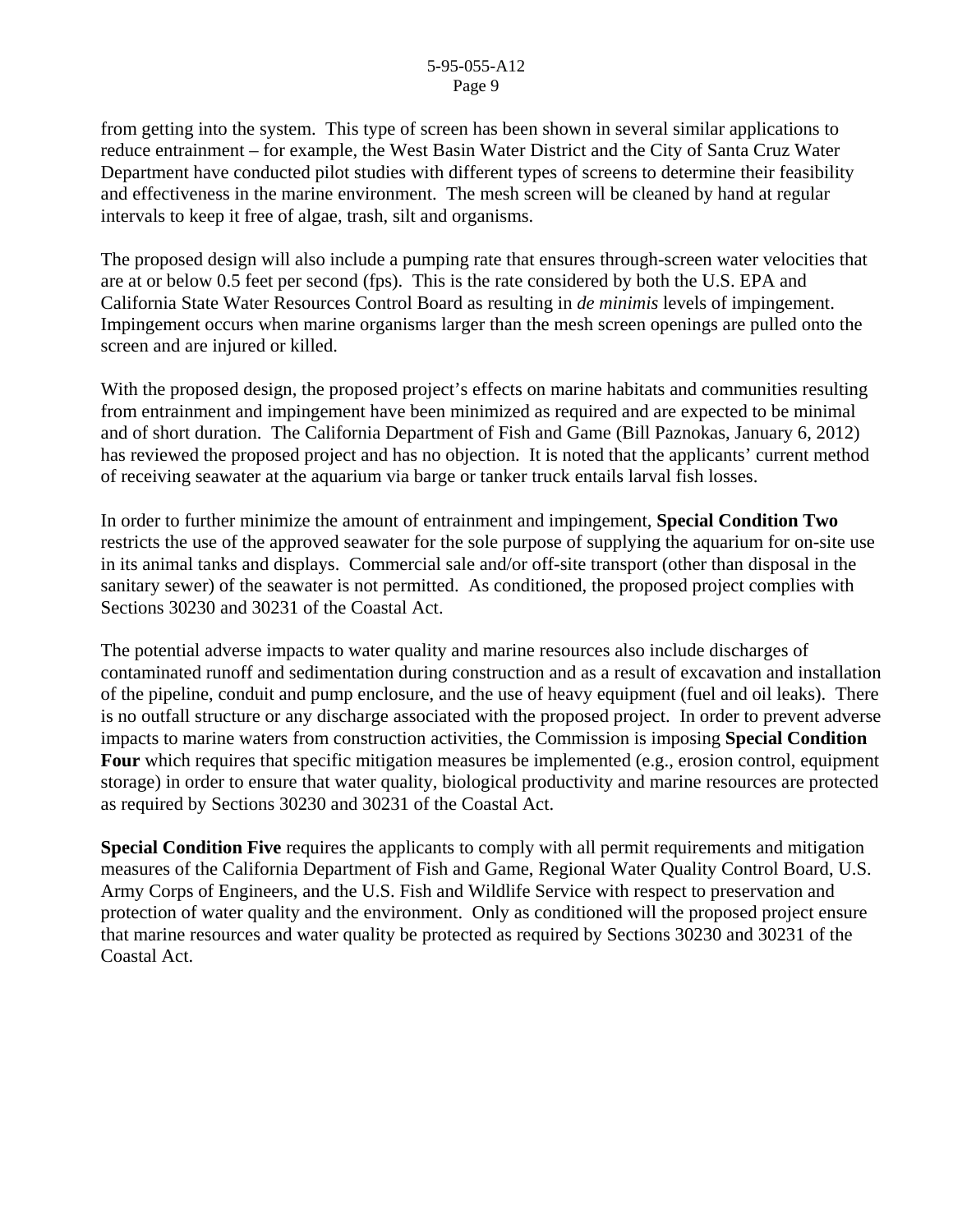#### **C. Public Access and Recreation**

The proposed project and the Aquarium of the Pacific are situated within Shoreline Park. Shoreline Park and all land located south of the Chapter 138 Line is comprised of State Tidelands. These waterfront areas, which the City holds in trust for the people of California, provide the general public with public shoreline access and numerous recreational opportunities. The existing public access and recreational opportunities shall be protected.

The Coastal Act contains several policies which address the issues of public access and recreation along the coast. The proposed amendment must conform to the following Coastal Act policies:

Section 30210 of the Coastal Act states:

*In carrying out the requirement of Section 4 of Article X of the California Constitution, maximum access, which shall be conspicuously posted, and recreational opportunities shall be provided for all the people consistent with public safety needs and the need to protect public rights, rights of private property owners, and natural resource areas from overuse.* 

Section 30211 of the Coastal Act states:

*Development shall not interfere with the public's right of access to the sea where acquired through use or legislative authorization, including, but not limited to, the use of dry sand and rocky coastal beaches to the first line of terrestrial vegetation.* 

Section 30213 of the Coastal Act states, in part:

*Lower cost visitor and recreational facilities shall be protected, encouraged, and, where feasible, provided. Developments providing public recreational opportunities are preferred...* 

Section 30220 of the Coastal Act states:

*Coastal areas suited for water-oriented recreational activities that cannot readily be provided at inland water areas shall be protected for such uses.* 

Section 30221 of the Coastal Act states:

*Oceanfront land suitable for recreational use shall be protected for recreational use and development unless present and foreseeable future demand for public or commercial recreational activities that could be accommodated on the property is already adequately provided for in the area.* 

Section 30223 of the Coastal Act states:

*Oceanfront Upland areas necessary to support coastal recreational uses shall be reserved for such uses, where feasible.* 

The protection of public access and recreational opportunities on State Tidelands is an issue of primary importance to the Commission. Public access issues were particularly important in the Commission's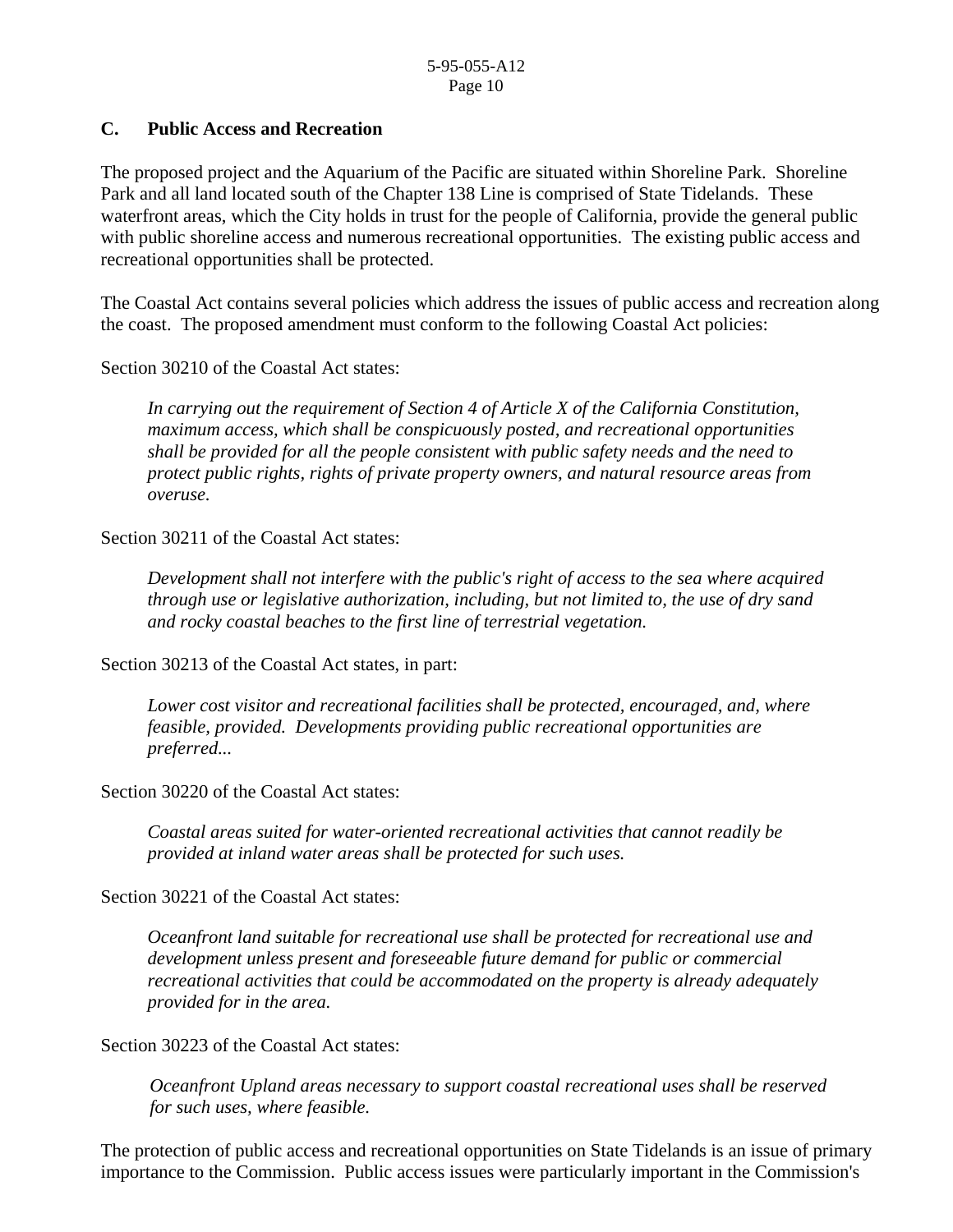approval of the underlying permit (Coastal Development Permit 5-95-055) because the aquarium is situated in a public park located on State Tidelands. The construction of the proposed project will have temporary impacts on public access and recreation.

**Special Condition Three** requires that public access to Shoreline Park peninsula and the public's use of the Shoreline Park parking lot shall not be restricted by the proposed project. Pursuant to this requirement, bicycle and pedestrian access shall be provided and maintained to and through Shoreline Park during the entire construction phase. A temporary detour of the bicycle path is permitted in order to maintain access to the park while the pipeline and conduit are being installed underneath the concrete bicycle path. Public use of the fishing pier on which the seawater pump is attached shall not be interrupted, suspended, or otherwise restricted during pumping episodes.

Therefore, as conditioned, the Commission finds that the proposed project and amendment request will not adversely impact public access to the water, will not significantly adversely impact public recreational use of a public park or beach, and will be consistent with the public access and recreation policies of the Coastal Act.

#### **D. Visual Resources**

Section 30251 of the Coastal Act states:

*The scenic and visual qualities of coastal areas shall be considered and protected as a resource of public importance. Permitted development shall be sited and designed to protect views to and along the ocean and scenic coastal areas, to minimize the alteration of natural land forms, to be visually compatible with the character of surrounding areas, and, where feasible, to restore and enhance visual quality in visually degraded areas...* 

The proposed development is all underground except for the portion of the project that will be attached to the existing fishing pier. The visible part of the project (on the pier) will not obstruct any public views or otherwise adversely affect scenic resources. Therefore, the Commission finds that the proposed project is consistent with Section 30251 of the Coastal Act.

#### **E. Hazards**

The Coastal Act states that new development must minimize risks to life and property and not create nor contribute significantly to erosion, geologic instability, or destruction of the site or surrounding area.

Section 30253 of the Coastal Act states, in part:

*New development shall:* 

- *(l) Minimize risks to life and property in areas of high geologic, flood, and fire hazard.*
- *(2) Assure stability and structural integrity, and neither create nor contribute significantly to erosion, geologic instability, or destruction of the site or surrounding area or in any way require the construction of protective devices that would substantially alter natural landforms along bluffs and cliffs.*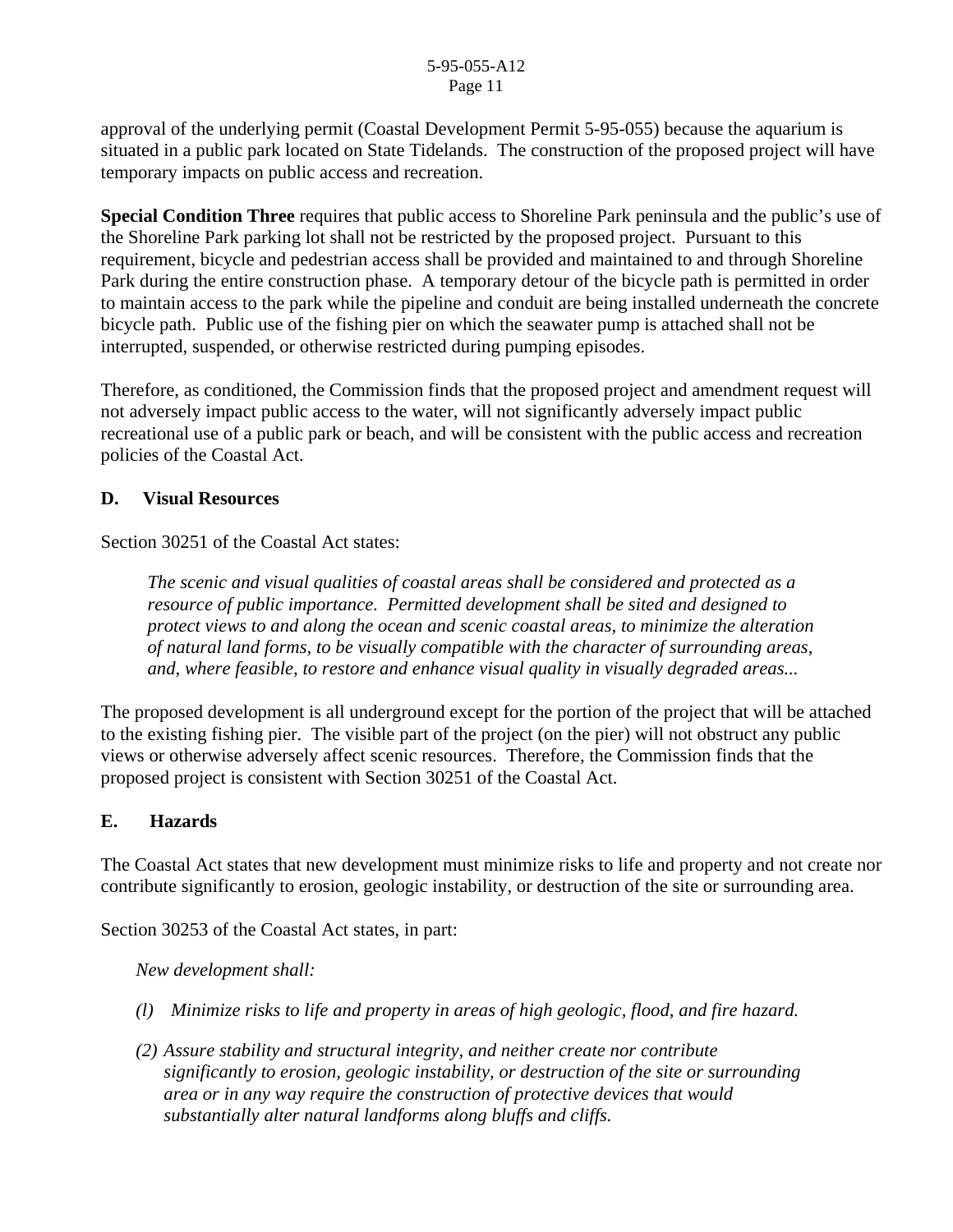The project does not involve any landform alteration. The proposed project will not create or contribute significantly to erosion, geologic instability, or destruction of the site or surrounding area or in any way require the construction of protective devices that would substantially alter natural landforms along bluffs and cliffs. No development in the ocean or near the shoreline can be guaranteed to be safe from hazard, however. All development located in or near the ocean have the potential for damage caused by wave energy, floods, seismic events, storms and erosion. The proposed project is located on the shoreline and is susceptible to natural hazards. The Commission routinely imposes conditions for assumption of risk in areas at high risk from hazards. **Special Condition Six** ensures that the permittees understand and assume the potential hazards associated with the development. As conditioned, the Commission finds that the proposed project is consistent with Section 30253 of the Coastal Act.

#### **F. Local Coastal Program**

A coastal development permit (amendment) must be obtained from the Commission for the proposed development because it is located on tidelands within the Commission's area of original jurisdiction pursuant to Section 30519 of the Coastal Act. The Commission's standard of review for the proposed development is the Chapter 3 policies of the Coastal Act.

The City of Long Beach certified LCP is advisory in nature and may provide guidance. The Commission certified the City of Long Beach LCP on July 22, 1980. As conditioned, the proposed development will be consistent with the certified LCP. As conditioned, the proposed development will be consistent with Chapter 3 of the Coastal Act.

#### **G. California Environmental Quality Act**

Section 13096 of the California Code of Regulations requires Commission approval of a coastal development permit application to be supported by a finding showing the application, as conditioned by any conditions of approval, to be consistent with any applicable requirements of the California Environmental Quality Act (CEQA). Section 21080.5(d)(2)(A) of CEQA prohibits a proposed development from being approved if there are feasible alternatives or feasible mitigation measures available which would substantially lessen any significant adverse effect which the activity may have on the environment.

The City of Long Beach is the lead agency for the purposes of California Environmental Quality Act review of the proposed project. On February 28, 2011, the City of Long Beach issued CEQA Categorical Exemption No. CE-87-11 for the proposed seawater intake system in accordance with State CEQA Guidelines Section 15303, Class 3 (New Construction or Conversion of Small Structures).

Furthermore, the proposed project has been conditioned in order to be found consistent with the Chapter 3 policies of the Coastal Act. As conditioned, there are no feasible alternatives or additional feasible mitigation measures available which would substantially lessen any significant adverse effect which the activity may have on the environment. Therefore, the Commission finds that the proposed project and amendment, as conditioned to mitigate the identified impacts, is the least environmentally damaging feasible alternative and complies with the applicable requirements of the Coastal Act to conform to CEQA.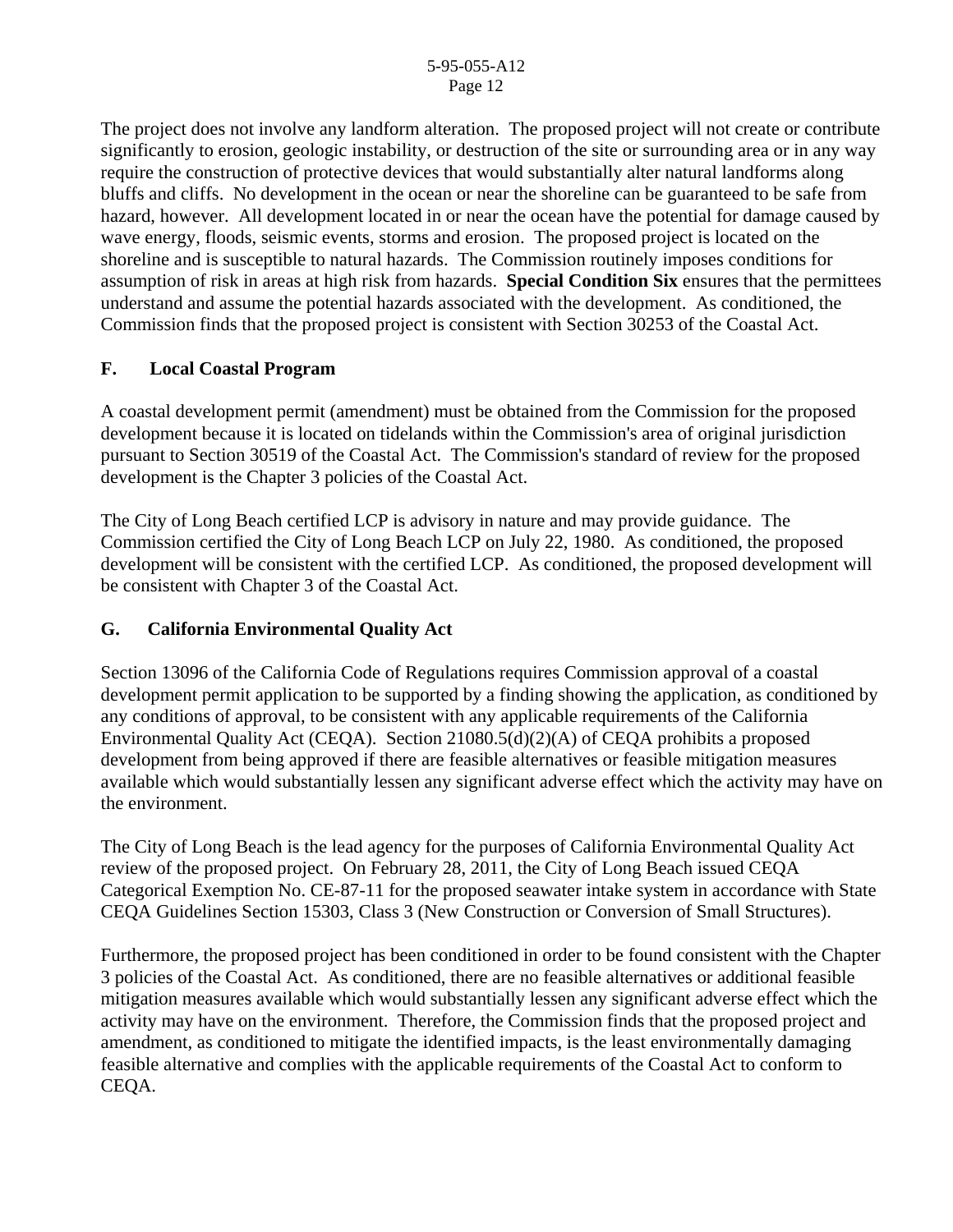# **Appendix A - Substantive File Documents**

- 1. City of Long Beach Certified Local Coastal Program (LCP), 7/22/80.
- 2. Amended Coastal Development Permit 5-95-055 (Aquarium of the Pacific).
- 3. Seawater Intake Entrainment and EFH Analysis, by MBC Applied Environmental Sciences, June 1, 2009.
- 4. Sizing of Screened Pump Intake for the Aquarium of the Pacific Seawater Intake, by Moffatt & Nichol, July 3, 2012.
- 5. U.S. Army Corps of Engineers Permit No. SPL-2011-01139-GS, April 20, 2012.
- 6. California Regional Water Quality Control Board, Water Quality Certification, File No. 11-96. April 30, 2012.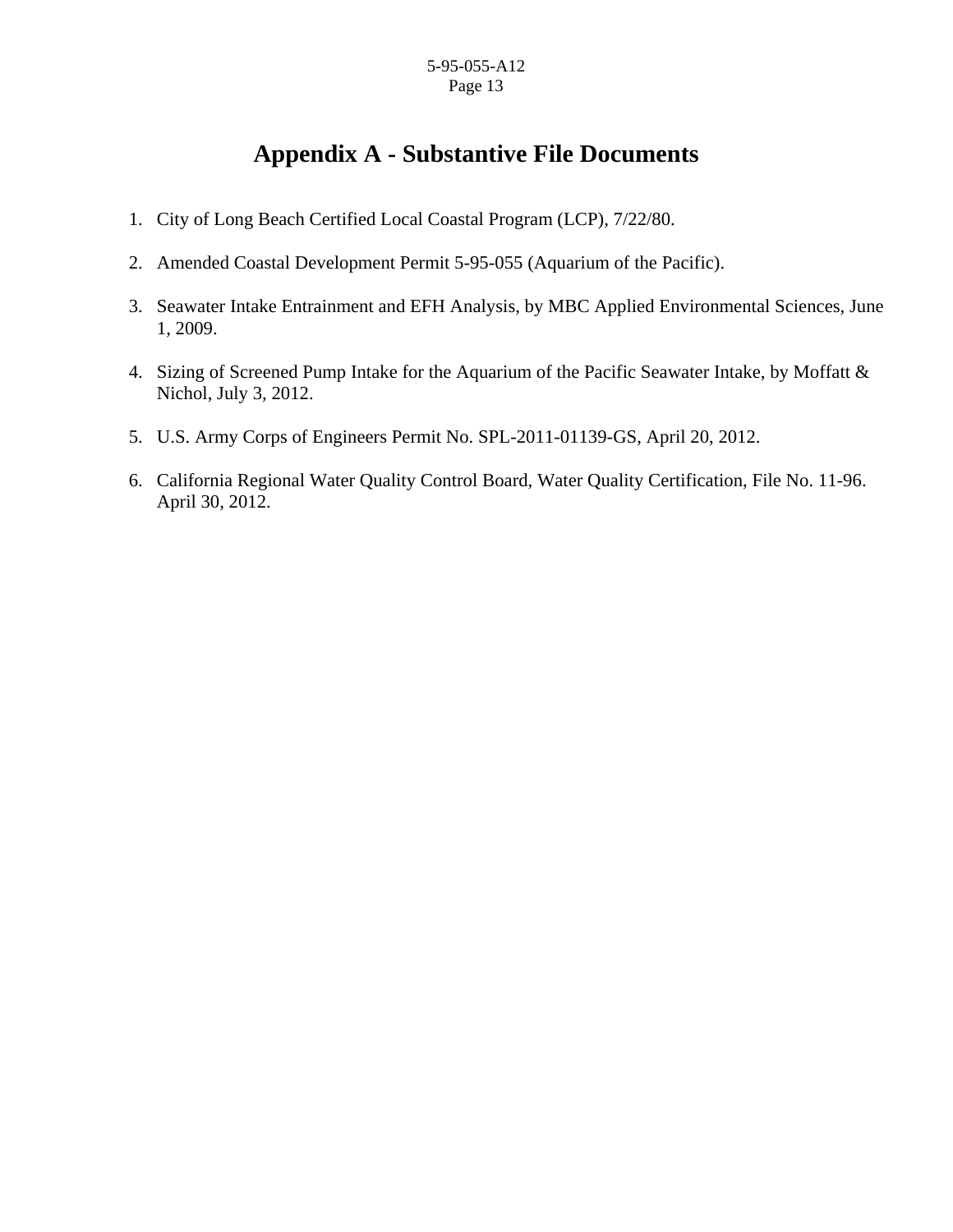# **Appendix B – Prior Permit & Amendment Approvals**

**Project Originally Approved on May 10, 1995 (5-95-055):** Construction of the Long Beach Aquarium of the Pacific including: 1) demolition of a 70-space recreation vehicle park; 2) demolition of the Queensway Bay Bridge ramps that connect to Shoreline Drive; 3) construction of new Queensway Bay Bridge ramps that connect to Shoreline Drive; 4) construction of new signalized intersection at Shoreline Drive and Chestnut Place; 5) construction of a new parking lot (approximately 434 spaces); 6) installation of parking meters on all parking spaces for aquarium and Shoreline Park; 7) construction of aquarium access roads and new signalized intersection at Shoreline Drive; 8) construction of new pedestrian and bicycle accessways; 9) construction of the 125,000 square foot aquarium building; 10) construction of a pipeline to convey barged ocean water to the aquarium from an existing dock at Catalina Landing; and 11) associated landscaping.

**5-95-055-A1:** Approve a Waived Tentative Parcel Map establishing two subdivision parcels for the development of the Long Beach Aquarium of the Pacific. [Approved October 11, 1995].

**5-95-055-A2:** Erect a 16-foot bronze dolphin sculpture (three jumping dolphins) in the center of the traffic circle adjacent to the Long Beach Aquarium of the Pacific on Aquarium Way. [Approved April 1998].

**5-95-055-A3:** Establish a United States Weather Bureau data collection station within the grounds of the Long Beach Aquarium of the Pacific. [Approved June 2000].

 **5-95-055-A4:** Reconfigure existing outdoor "Kids Cove" area to include 20-foot high walkthrough aviary, 6,000 square foot touchpool with 30-foot high shipwreck theme, and 13,800 square foot amphitheater and seating area. [Approved April 10, 2001].

 **5-95-055-A5:** Installation of a 24-foot high, two-story, 880 square foot prefabricated structure to be used as a shop (first floor) and staff office (second floor). The structure would be placed within the facility's existing rear utility area (west side). [Approved October 2001].

 **5-95-055-A6:** Revised plans for the reconfiguration of the existing outdoor "Kids Cove" area. The plans previously approved by permit amendment 5-95-055-A4 included a 20-foot high walkthrough aviary, a 6,000 square foot touchpool with 30-foot high shipwreck theme, and a 13,800 square foot amphitheater and seating area. The revised plans proposed by this amendment (5-95- 055-A6) include the 20-foot high walk-through aviary, a 3,200 square foot touchpool with 25-foot high shade structure, and a 16,800 square foot amphitheater and seating area. The shipwreck structure and theme are being deleted from the plan. The proposed development is situated entirely within the boundaries of the previously approved Aquarium of the Pacific lease parcel. [Approved December 2001].

 **5-95-055-A7:** Installation of a 1.35-megawatt cogeneration plant to provide the facility with electric power. The plant would be placed within the facility's existing rear utility area (west side), entirely within the boundaries of the previously approved Aquarium of the Pacific lease parcel. [Approved June 2002].

 **5-95-055-A8:** Installation of a fourteen-foot high, 800 square foot (20'x 40') shade structure, with no sides and six vertical steel poles, near the main aquarium entrance. And, placement of two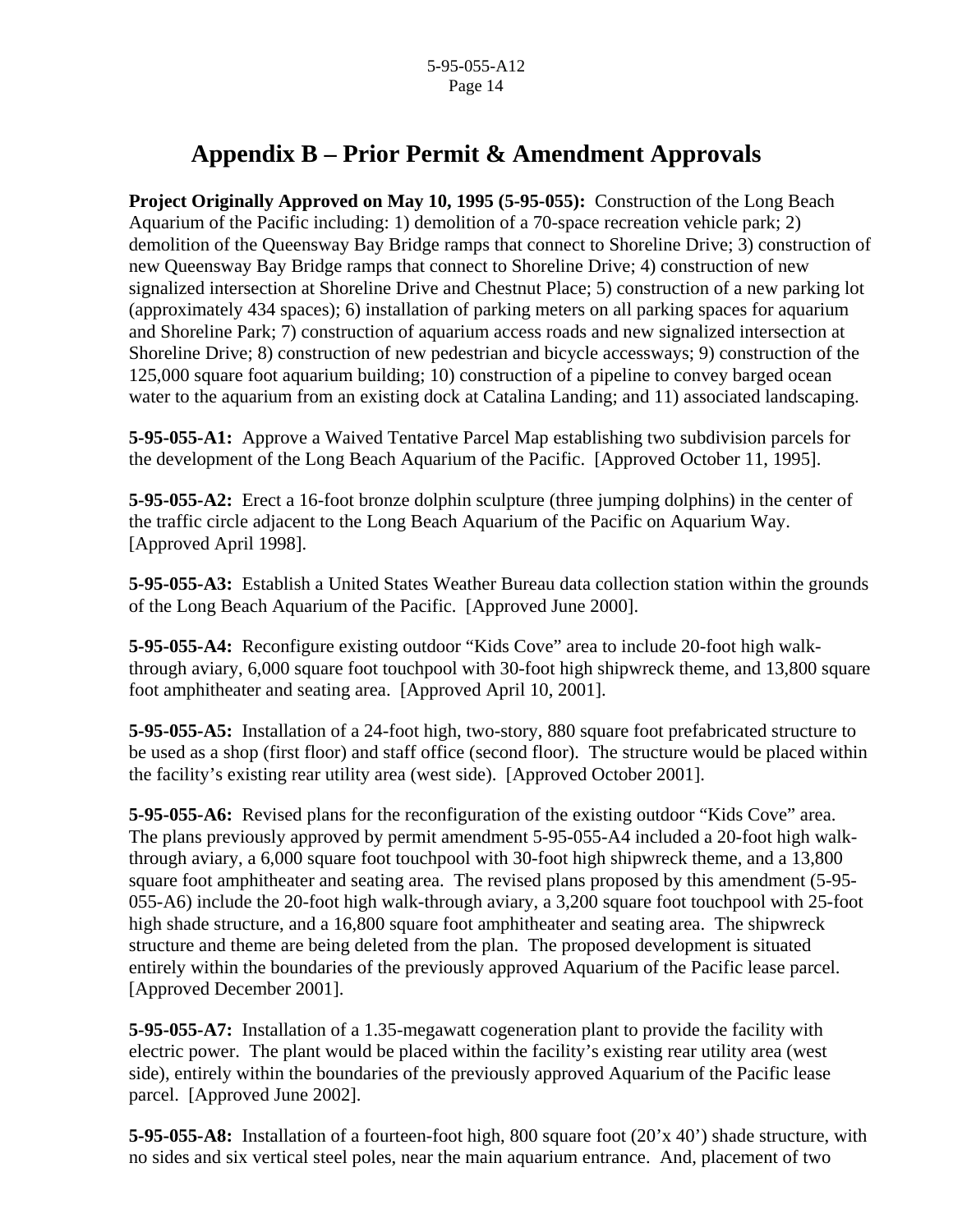twenty-foot high poles next to the shade structure to hang the aquarium's seasonal promotional banner signs. [Approved June 2003].

 **5-95-055-A9:** Expand the footprint and facilities of the existing aquarium use in Shoreline Park, including construction of a new watershed exhibit, classroom, animal care facility, and southern perimeter fence. [Approved November 2007].

 **5-95-055-A10:** Enclose 1,800 square feet of the Harbor Terrace area of the main aquarium building in order to create a new gallery to exhibit the "Science-on-a-Sphere" geographic education attraction. The sixteen-foot high roof of the new enclosure will be used as an outdoor dining deck (114 seats) for the aquarium's cafeteria (Café Scuba). [Approved November 2009].

 **5-95-055-A11:** Expand footprint and facilities of the existing aquarium use in Shoreline Park for construction of a 23,330 square foot "Pacific Visions" aquarium expansion project. [Approved April 2011].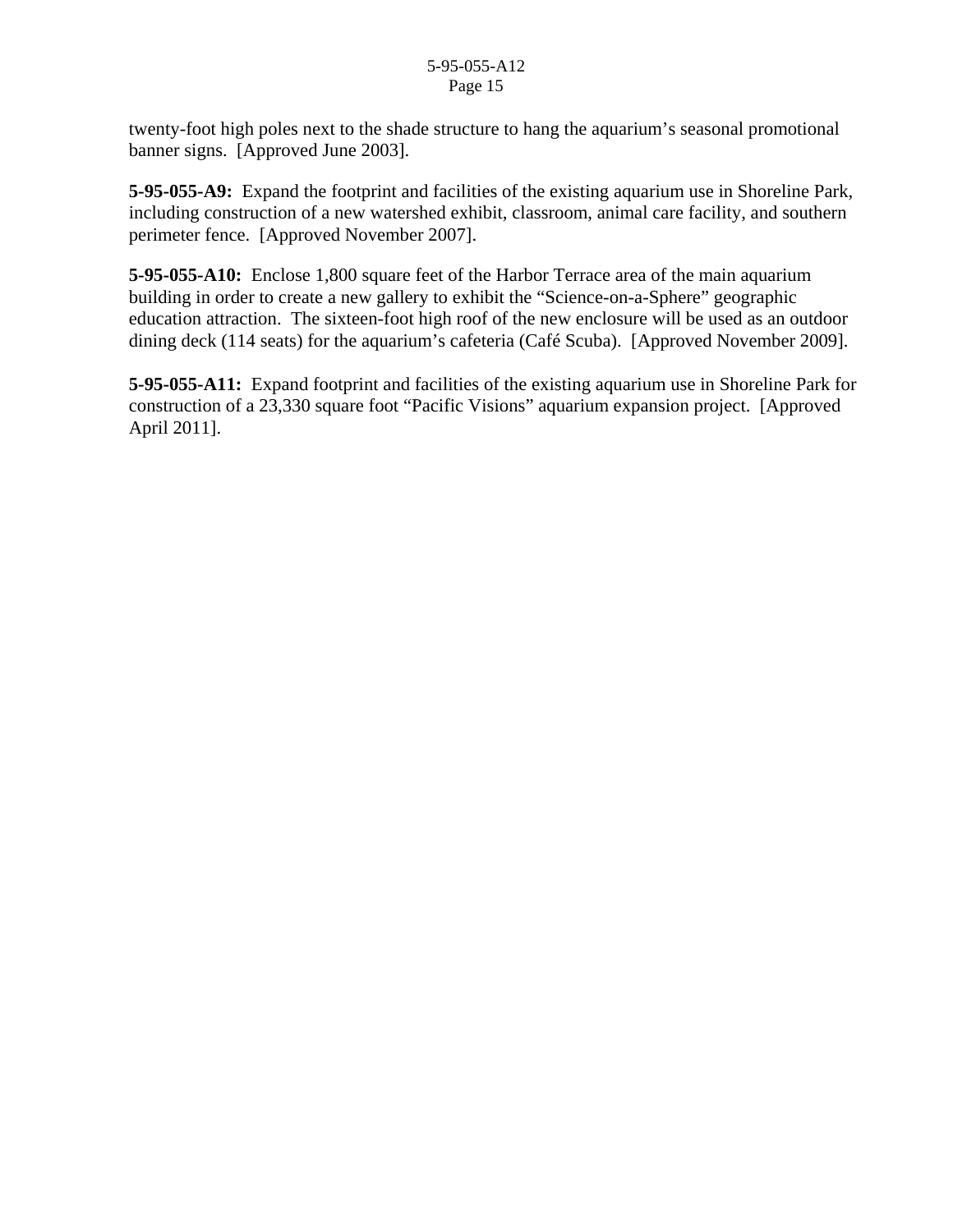# **City of Long Beach**

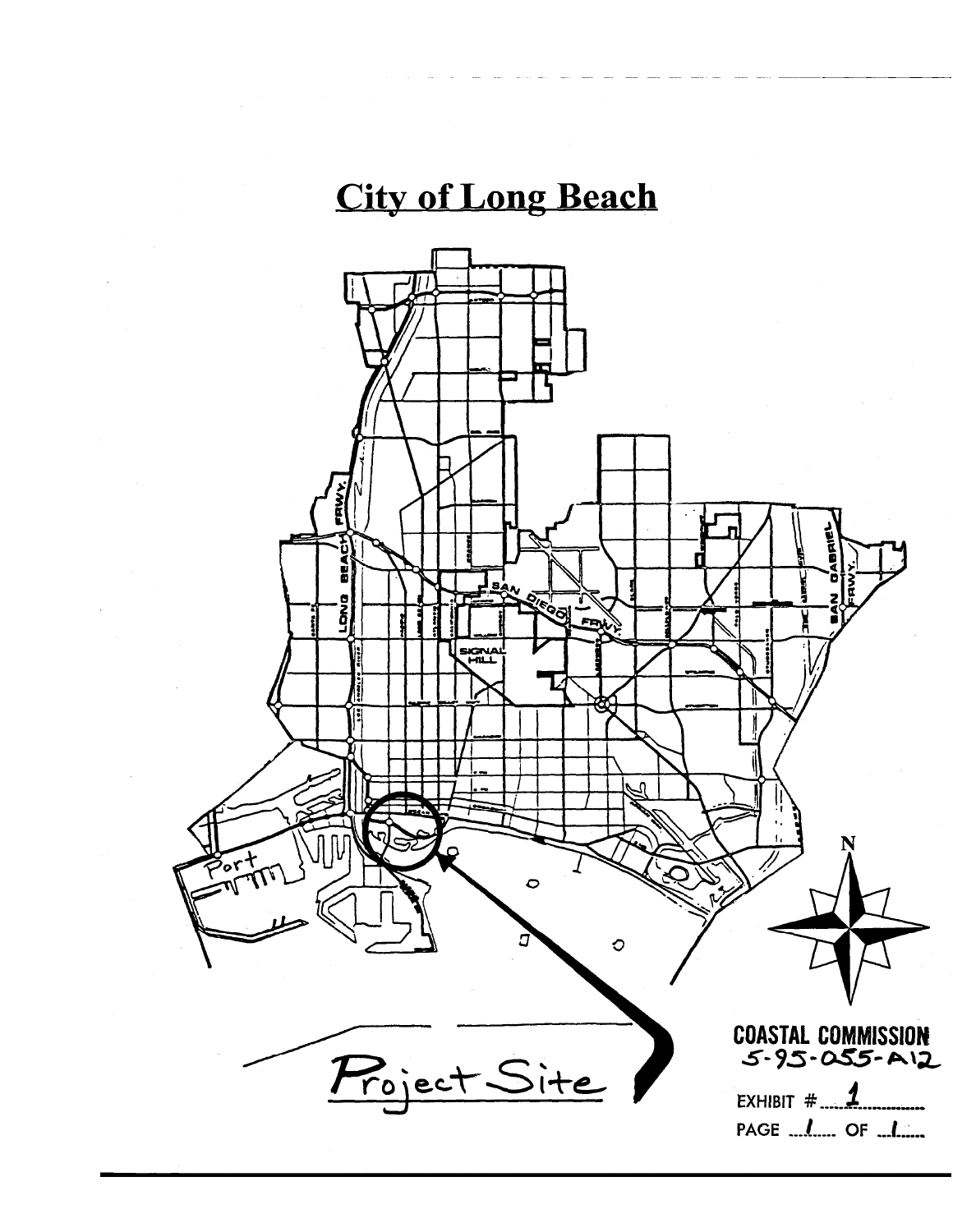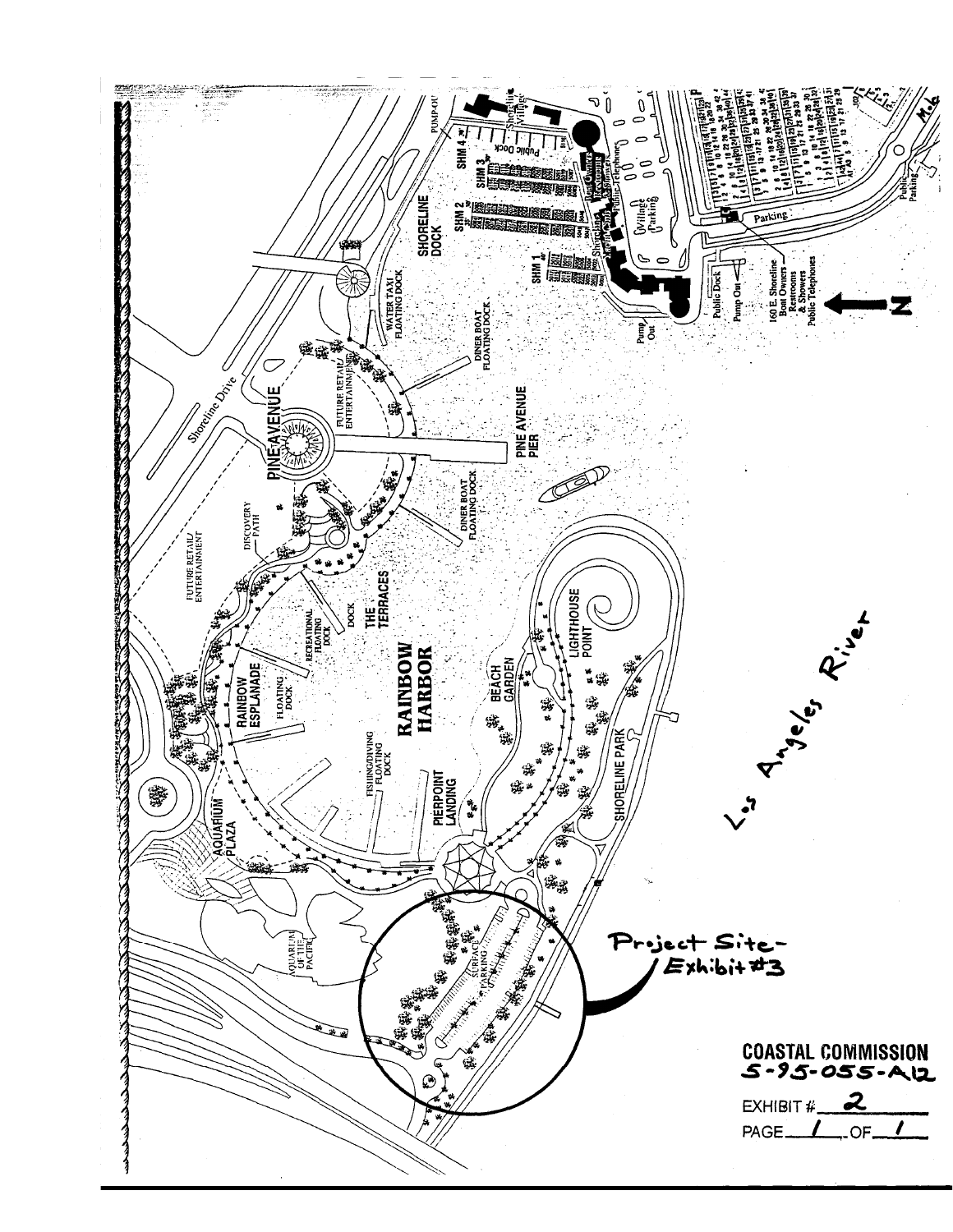![](_page_17_Figure_0.jpeg)